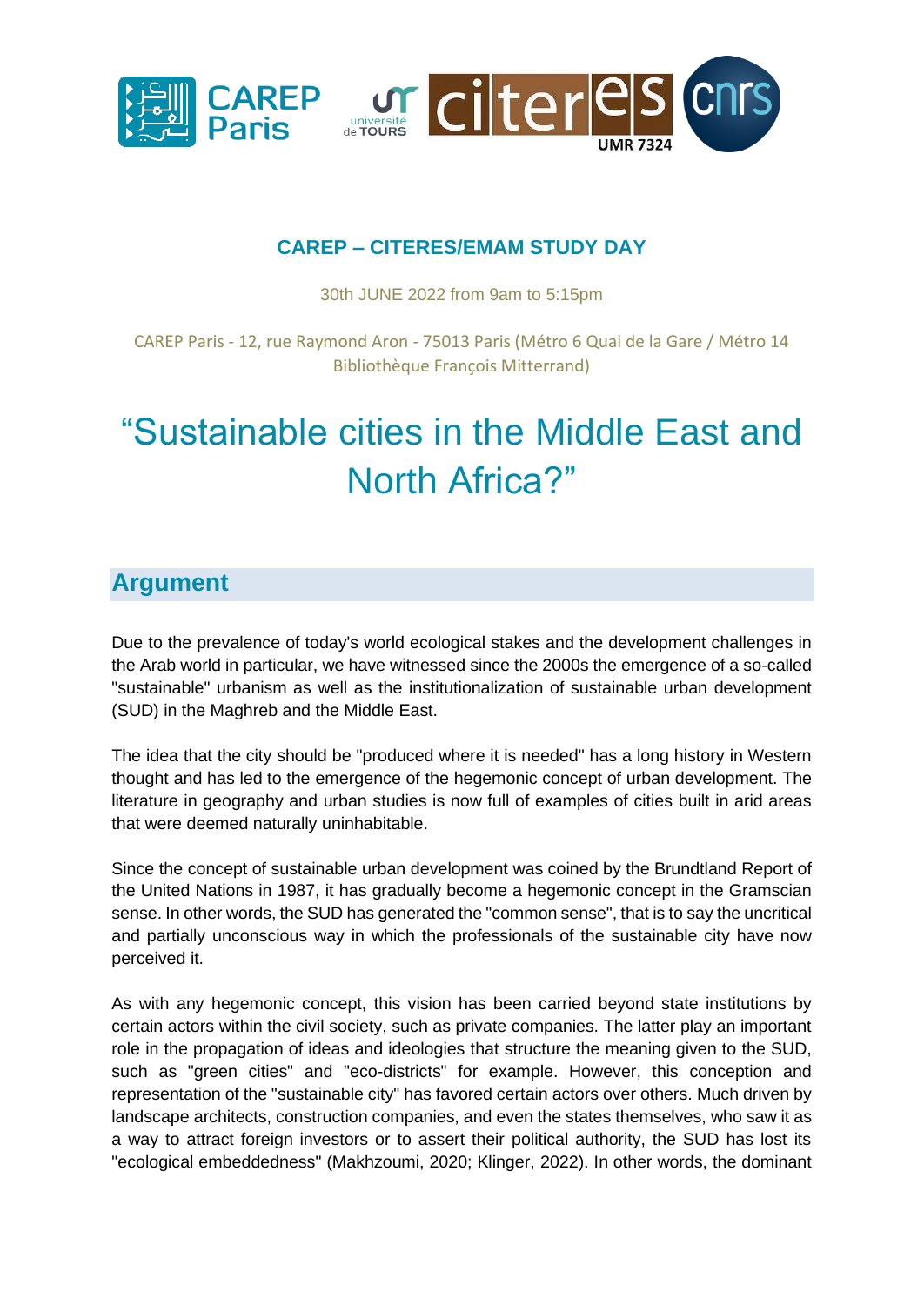

conception of SUD has done little to promote local approaches and existing expertise in ecological urbanism.

If this observation is meant to be general, it is acutely true in the Arab world. The scientific literature has indeed pointed out at least three obstacles to SUD in the countries of the region: the monopolization of this development by the States with the aim of legitimizing the regimes in place, the virtual absence of a "city diplomacy" in the region likely to place environmental issues more strongly on the political agenda, and a fragmented eco-activism that does not lead to strong pressure networks (Barthel, 2020).

Despite the innovative nature of some projects, sustainable development policies in Arab cities seem to remain largely centralized and dependent on nongovernmental organizations and international aid, a fact that has not escaped the criticism of "green imperialism". Indeed, since Gilbert Rist's pioneering work on "development" as a Western belief (Rist, 1996), it is no longer possible to omit the performative character of these concepts and their various presuppositions, such as social evolutionism, individualism, economism, etc. Sustainable urban development - as promoted by international organizations and large consultancy firms, such as McKinsey, known for having drafted all the "vision plans" of the Gulf countries - reflects a certain understanding of development that more often responds to Western values than to the values and ambitions of local societies.

In architecture, this can also be seen in the architectural and technological choices made in the cities of the Arab world. As the American political theorist Langdon Winner observed as early as the 1980s, artifacts also have politics (Winner, 1999). This observation, which comes from the field of STS (Science and Technology Studies), seems to be equally applicable to the field of urban geography and to urban planning in particular. Since the choices of technologies and techniques used in the construction of so-called "sustainable" cities also embody social relations and power relations, these latter also need to be highlighted and studied.

In this context, our study day seeks to combine analyses from the fields of development studies, science and technology studies, critical political ecology and urban geography around the notion of sustainable urban development in the Maghreb and the Middle East. We will review the elasticity of the concept of sustainable urban development, its appropriation and its impact on public action in the countries of the region. We will also discuss the actors involved in those projects -including the communicational strategies of legitimation of political actorsas well as the viability of local and citizen initiatives in the cities of the Arab world that propose alternative paths. Finally, we will also look at the proliferation of so-called "smart cities'' to which the label of sustainability is often attached. But are they sustainable?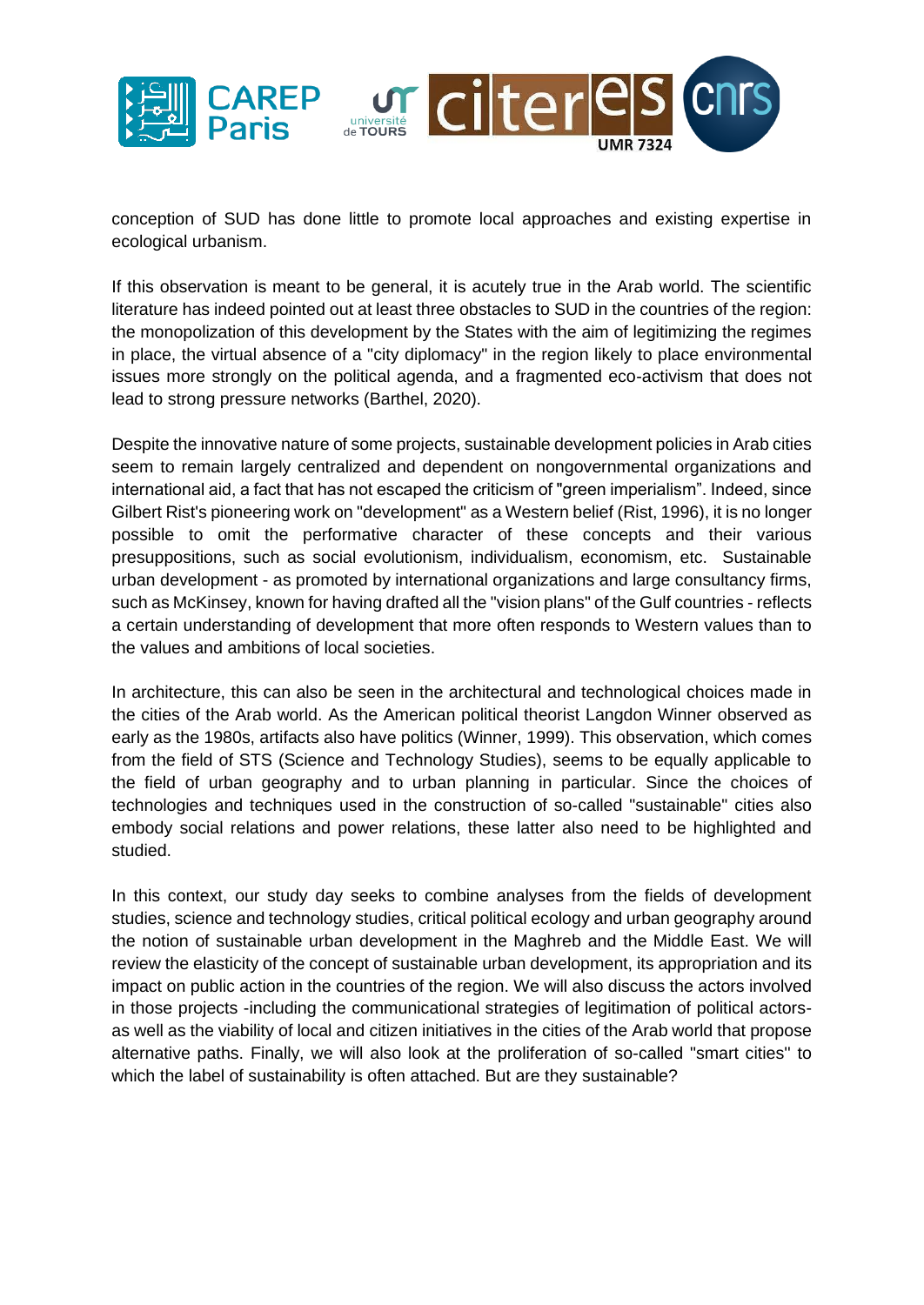

## **Program**

**9am I Reception of the participants and the audience**

**9:15am I Presentation of the objectives of the Study Day**  By **Isabel Ruck** (CAREP Paris) and **Roman Stadnicki** (University of Tours / CITERES - EMAM)

**9:30am - 11:00am I First panel: What is a sustainable city? Theoretical and critical reflections applied to the case of the Arab world** Moderation: **Myriam Ababsa**, CAREP Paris

- **Pierre-Arnaud BARTHEL**, AFD: *Can we talk about "sustainable cities" in the Arab world?*
- **Lana SALMAN**, Harvard University: *Contesting the post-revolution city: sustainability and durability of politics in Tunisia*
- **Jala MAKHZOUMI**, American University of Beirut: *Nature in/of cities: A landscape framing of Urban Sustainability*

**11:00am - 12:30pm I Second panel: Towards a sustainable urbanism in the Arab world?**  Moderation: **Roméo Carabelli**, University of Tours / CITERES - EMAM

- **Thibaut KLINGER**, Associate researcher at CITERES EMAM: *Sustainable cities in Oman? A geopolitical issue.*
- **Myriam ABABSA**, Associate Researcher at CAREP Paris: *The bets of the Amman climate strategy (Zero Emission 2050)*
- **Eric VERDEIL** and **Alix CHAPLAIN**, Sciences Po Paris / CERI: *Diversification and hybridization of electrical configurations in the Middle East in the context of crisis*
- **Abderrahim KASSOU**, School of Architecture and Landscape of Casablanca: *Urban planning and sustainability in Casablanca*

#### **12:30pm - 2:00pm I Lunch break**

**2:00pm - 3:30pm I Third panel: Citizen initiatives and urban sustainability in the Arab world** 

Moderation: **Roman Stadnicki**, University of Tours/ CITERES-EMAM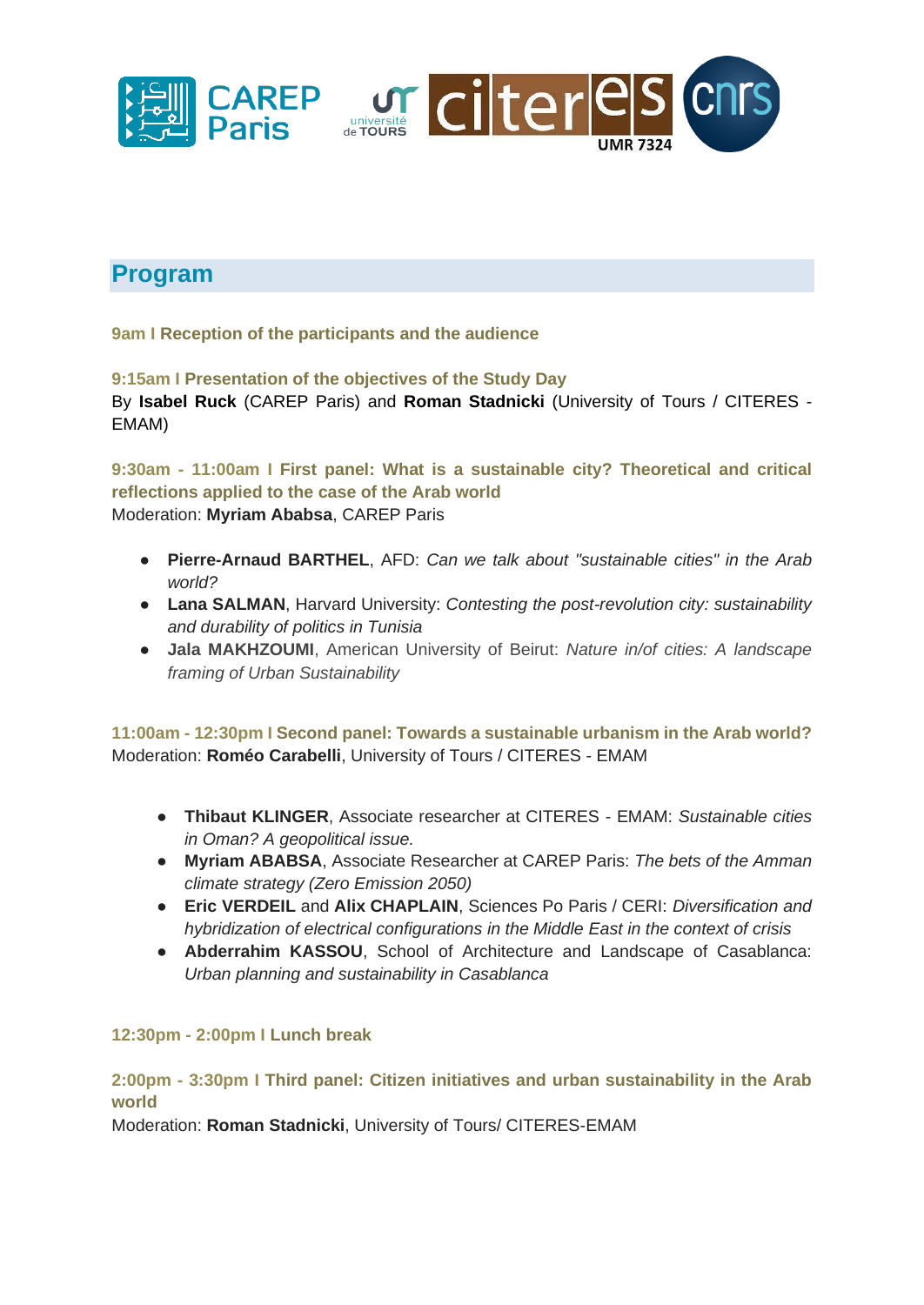

- **Bénédicte FLORIN**, University of Tours / CITERES EMAM: *Exemplary recyclers: ambiguity of discourse and perverse inclusion of waste collectors (Cairo, Casablanca)*
- **Mohamed AYOUB**, Executive Director of the NAHNOO association (Lebanon): *Mobilizing local communities to free public spaces in Lebanon*
- **Jalel BOUSLAH**, Co-founder of the association Tounes Clean Up: *Environmental protection in Tunisia and the role of civil society*

#### **3:30pm - 5pm I Fourth panel: Smart cities, sustainable cities?**  Moderation: **Isabel Ruck**, CAREP Paris

- **Emmanuel EVENO**, University of Toulouse: *Between sustainable city and smart city*
- **Laure ASSAF**, New York University Abu Dhabi: *Vocabularies of urban development in Abu Dhabi: Discourses and practices of the city*
- **Gökçe GÜNEL**, Rice University: *Masdar City: A spaceship in the desert?*

**5pm I Conclusion**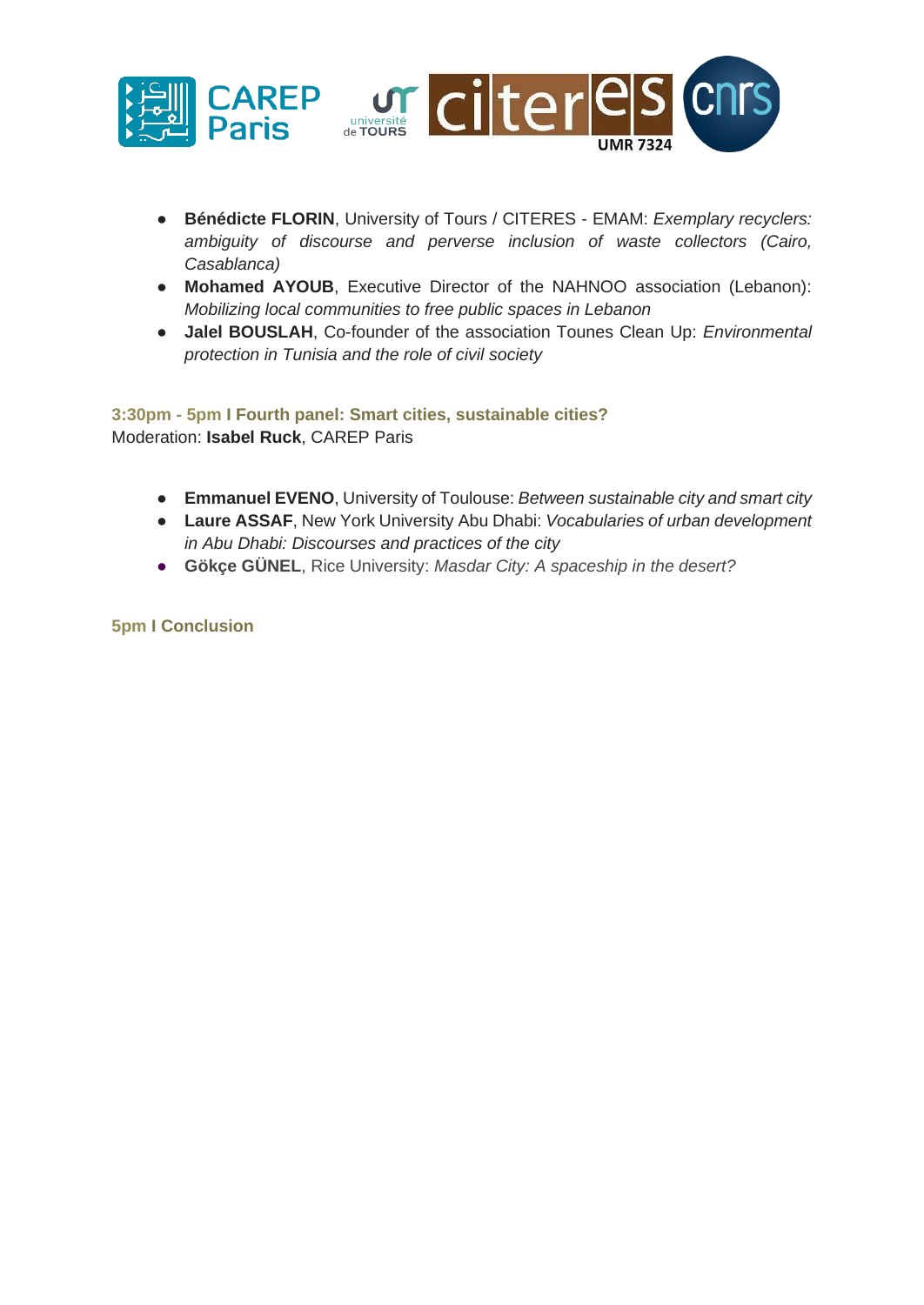



## **Participants**

#### **ABABSA, Myriam**

Myriam Ababsa is a geographer specializing in the Middle East, a research associate at the French Institute of the Near East and the CAREP Paris and works as a consultant for the World Bank. Her work focuses on public policies for land use planning, urban policies, housing and land in Syria and Jordan. She contributed to the preparation of the *Amman Climate Strategy 2018* as well as to the preparation of urban growth scenarios for Amman-Russeifa-Zarqa.

#### **ASSAF, Laure**

Laure Assaf is Assistant Professor of Arab Crossroads Studies and Anthropology at the New York University in Abu Dhabi and a research associate at CEFREPA, Kuwait. She holds a PhD in Anthropology from the University of Paris Nanterre and specializes in the Gulf region. Her research, which focuses on youth, the city and migration in the United Arab Emirates, has been published in the journals *City*; *Population, Space and Place*; *Arabian Humanities*; *Echogéo*; and *Les Cahiers d'EMAM*.

#### **AYOUB, Mohammad**

Mohammad Ayoub is one of the founders and current president of NAHNOO, a Lebanese NGO that has been operating since 2009 as a platform for research, capacity building and advocacy for participatory policy making, working towards an inclusive society. An activist at heart and driven by the desire to develop strong communities and dissolve sectarianism, Mohammad has led several high-profile awareness campaigns for the development of public spaces, the promotion of good governance and the preservation of cultural heritage.

#### **BARTHEL, Pierre-Arnaud**

Pierre-Arnaud Barthel is a former lecturer in urban planning at the French Institute of Urban Planning (University of Paris-Est). He joined the French Development Agency in 2014 as a project manager in the *Urban Development, Planning and Housing Division*, before becoming the head of the *Capacity Building Unit* in August 2020 (now called Public Transformation and Citizens Division). His work focuses on supporting project owners in their preparation public policies in foreign countries by providing them with expertise in organizational transformation, engineering of citizen participation and methodology and design of public policy. Pierre-Arnaud has written several articles and participated in collective publications dedicated to the Arab Mediterranean countries.

#### **BOUSLAH, Jalel**

Jalel Bouslah is a legal consultant in corporate law and secretary general of the association *Tounes Clean Up*, a Tunisian NGO for the preservation of the environment. He is also vice-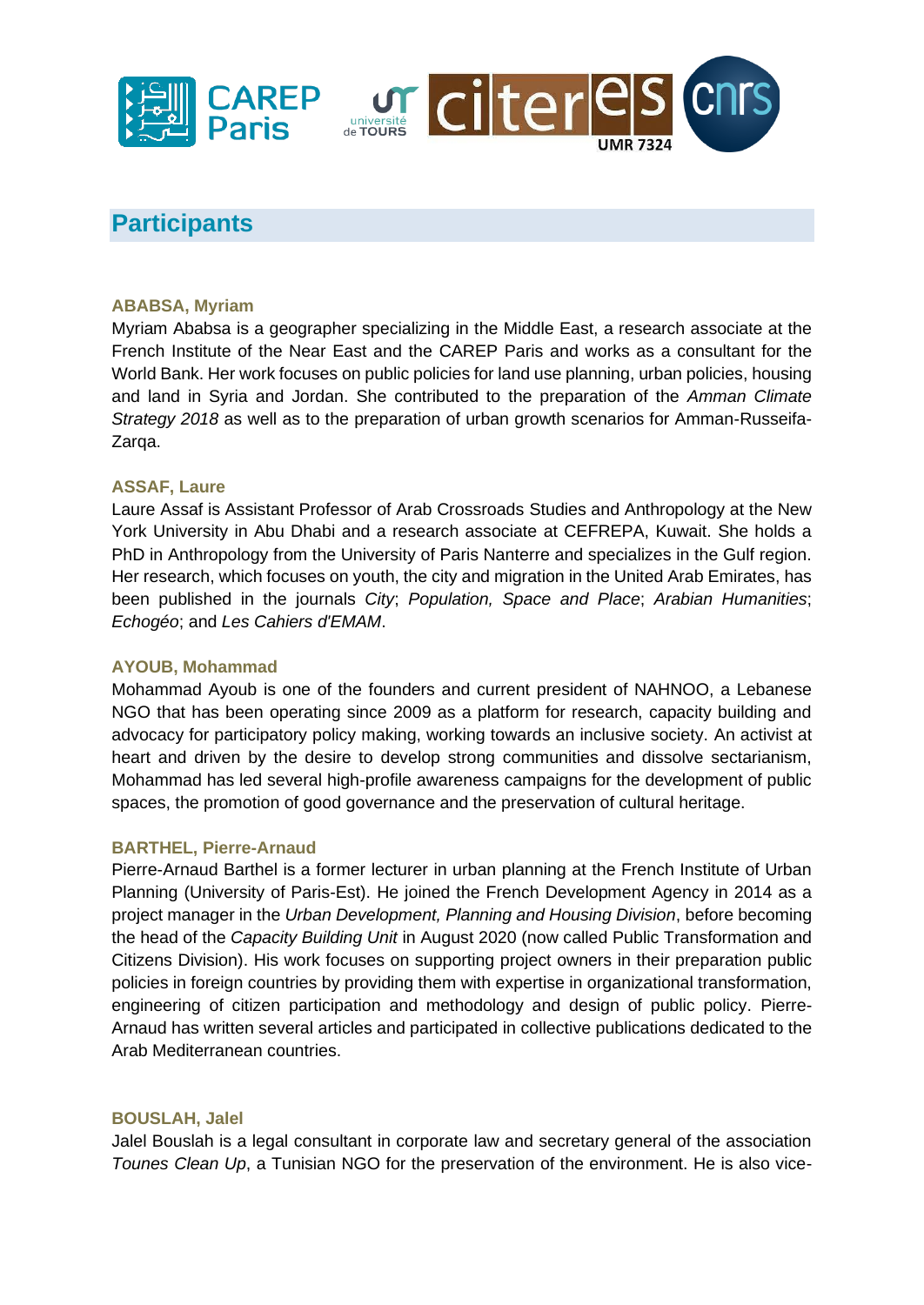

president of *Tunisie Recyclage*, a Tunisian association for waste sorting and recycling, and vice-president of *Soli & Green*, a Tunisian association for reforestation and the fight against environmental disasters.

#### **CARABELLI, Romeo**

Romeo Carabelli is an architect and geographer. After an early career as an architect in Italy, Southern Africa and the Balkans, Romeo focused his research on the processes of patrimonial (re)territorialisation of cultural heritage and, more specifically, on the contemporary arrangements of dispersed and multinational productions. He animates and manages one of the 4 teams of his laboratory. His research activities focus on structured urban landscapes and heritage architecture and planning in France, in the Mediterranean basin and in the global South. His current research fields are located in the Centre-Val de Loire region, in the Western Maghreb and in the geographical area of Mandatory Palestine.

#### **CHAPLAIN, Alix**

Alix Chaplain is a doctoral student at CERI (Sciences Po Paris) and studies in her thesis the hybridization of electrical configurations in Lebanon.

#### **EVENO, Emmanuel**

Professor of Geography and Vice President of the Board of Directors of the University of Toulouse Jean Jaures. His research focuses on the relationship between cities and information and communication technologies (ICT). His work analyses both, the uses made by urban authorities of ICTs in their governance of the city, and the social uses of ICTs by urban populations.

#### **FLORIN, Bénédicte**

Bénédicte Florin is a lecturer in geography at the University of Tours and a researcher at CITERES, *Équipe Monde arabe et Méditerranée* (EMAM). Her work focuses on the Arab world and, in Cairo, on residential mobility, urbanity, social housing and closed neighborhoods. Since 2007, she has been interested in waste collectors, waste management systems and public service in Egypt, Morocco, and Turkey. More recently, she works on scrap metal dealers in the Paris region.

#### **GÜNEL, Gökçe**

Gökçe Günel is an assistant professor of anthropology at Rice University (Texas). Her most recent book *Spaceship in the Desert: Energy, Climate Change and Urban Design in Abu Dhabi* (Duke University Press, 2019) focuses on the construction of renewable energy and clean technology infrastructure in the United Arab Emirates, with a particular focus on the Masdar City project.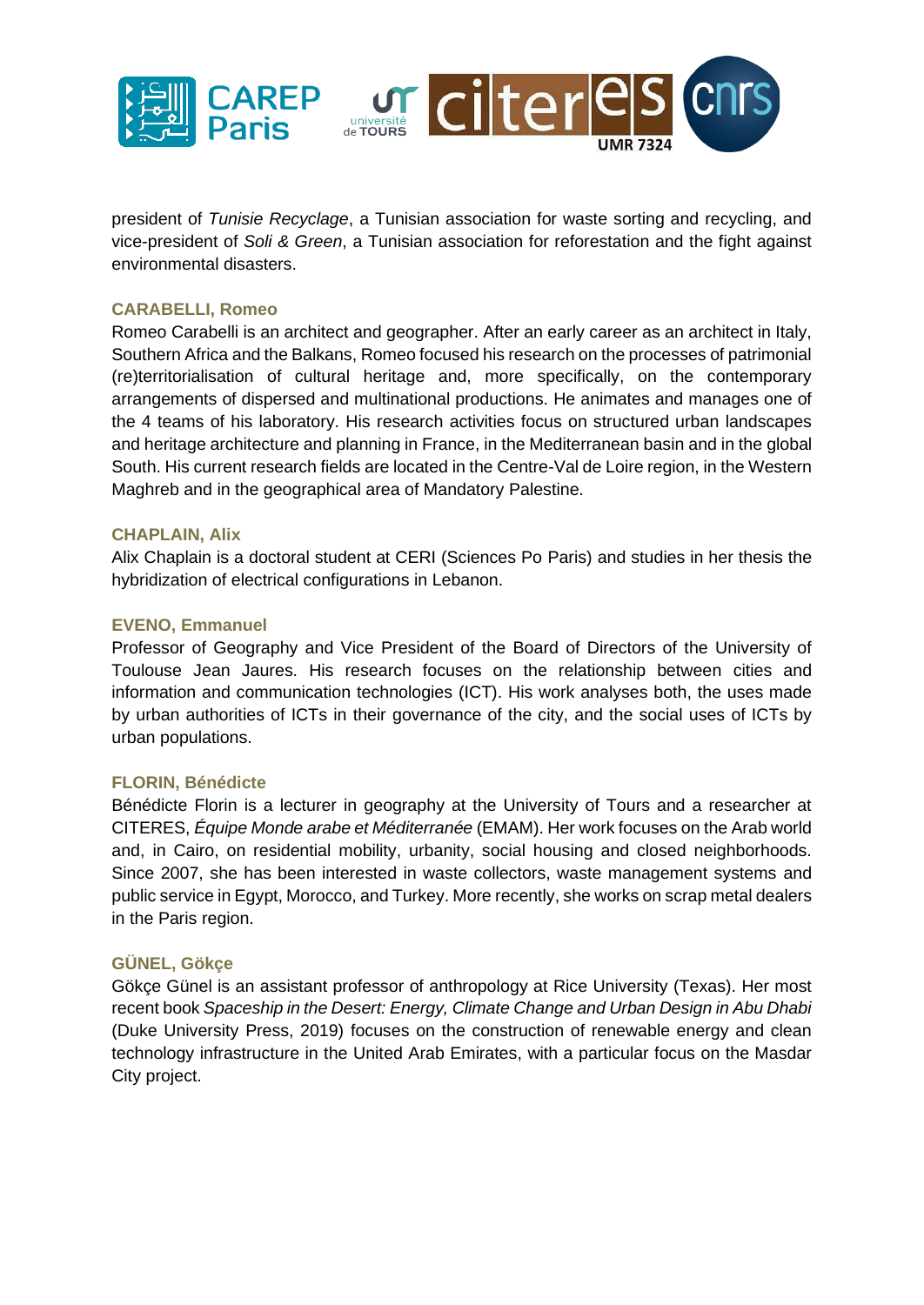

#### **KASSOU, Abderrahim**

Abderrahim Kassou is an architect and urban planner. He graduated DPLG from the School of Architecture of Paris La Villette, and holds a degree in Anthropology from the University of Paris VIII Saint Denis and a DEA in Geography and Planning from the University François Rabelais in Tours. He has been practicing architecture as a freelancer for nearly 20 years and has been the author of several projects for the rehabilitation of historical monuments, cultural facilities, and urban development, among others. In addition to his work as an architect, Abderrahim is the former president of the *Casamemoire* association, and active in several associations including *Icomos,* the *Moroccan Forum of Alternatives and Architecture & Development*. He is also a lecturer at the School of Architecture in Casablanca.

#### **KLINGER, Thibaut**

Thibaut Klinger is a graduate of the Ecole Normale Supérieure and a high school teacher. In 2020, he defended a thesis in geography on land use planning and national identity in the Sultanate of Oman at the University of Tours, which was published by De Gruyter in 2021.

#### **MAKHZOUMI, Jala**

Jala is a landscape practitioner who applies an ecological, community-centered framework to development, landscape conservation, and post-conflict recovery. She is the President of the Lebanese Landscape Association and co-founder of UNIT44 Consultancy, which provides architecture, landscape architecture and ecological planning services. Jala received the Sir Geoffrey Jellicoe Award 2021 from the International Federation of Landscape Architecture for her outstanding contribution to landscape architecture practice and research.

#### **RUCK, Isabel**

Isabel Ruck is a political scientist by training and Middle East specialist who is heading the research and scientific coordination at the CAREP Paris. Isabel leads the "Ecology & Politics" research axis of the center.

#### **SALMAN, Lana**

Lana Salman is a specialist in international development and the politics of urban protest. She is currently a postdoctoral fellow at the Middle East Initiative at Harvard University. Her bookin-progress manuscript Sidewalk democracy: governing popular urbanism in Tunisia argues that Tunisia's political modernity has been articulated with and against the governance of its popular neighborhoods. In the fall of 2022, she will begin her new position as a Marie Curie Fellow in the Department of Conflict and Development Studies at Ghent University.

#### **STADNICKI, Roman**

Geographer is a senior lecturer at the University of Tours in delegation to the French National Research Council (2021-2023) and member of the Arab and Mediterranean World Research Team (UMR CITERES). He has co-authored of the *Abécédaire de la ville au Maghreb et au Moyen-Orient* (PUFR, 2020). His previous collective book, *Villes arabes, cités rebelles*  (Éditions du Cygne, 2015) focused on the effects of the post-2011 political changes on